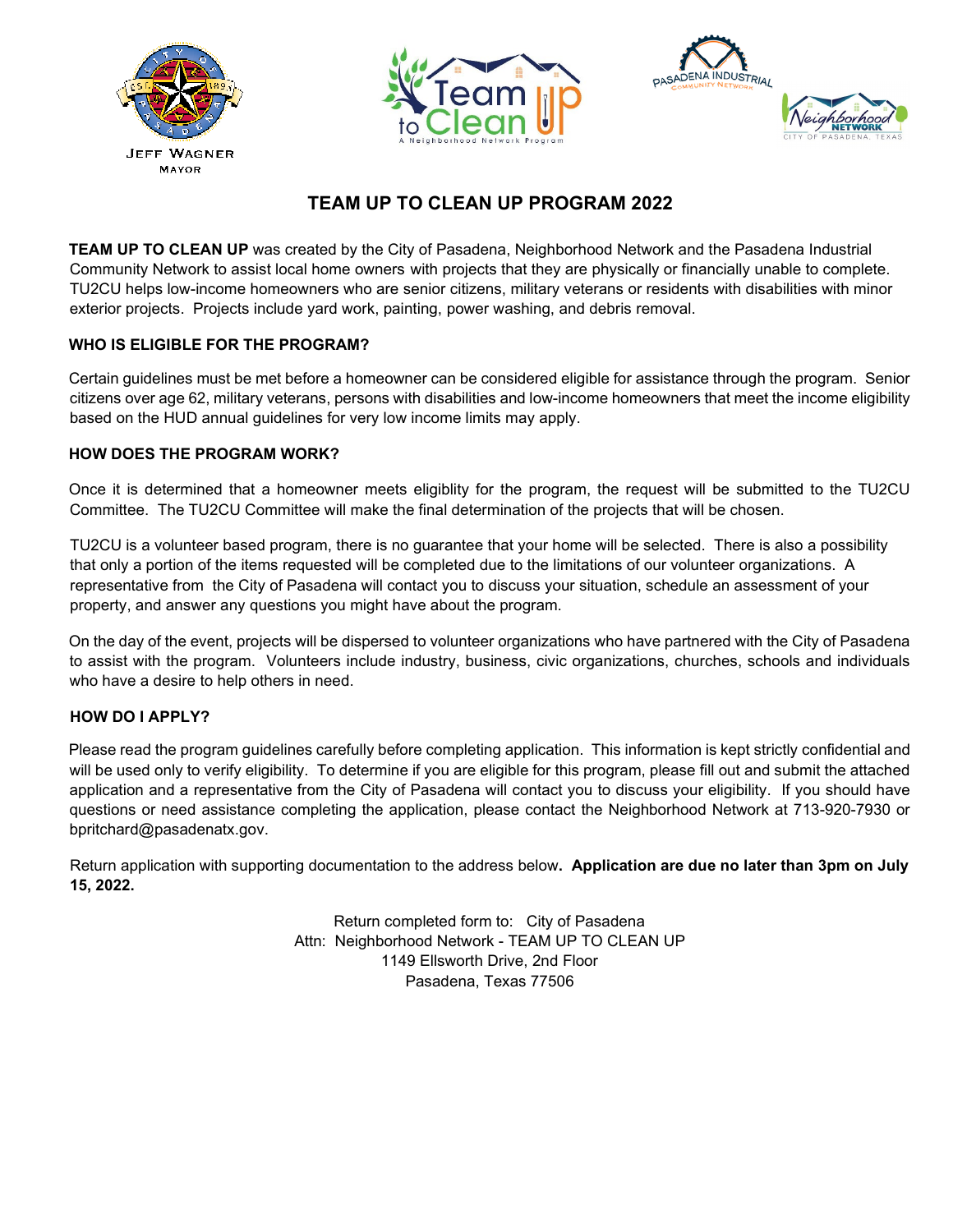







**JEFF WAGNER MAYOR** 

## **TEAM UP TO CLEAN UP PROGRAM APPLICATION 2022**

| <b>Homeowner Name</b>                                                                                                                                                                         |                                             |                                                          |                                              |  |  |
|-----------------------------------------------------------------------------------------------------------------------------------------------------------------------------------------------|---------------------------------------------|----------------------------------------------------------|----------------------------------------------|--|--|
| Full Address (City/State/Zip)                                                                                                                                                                 |                                             |                                                          |                                              |  |  |
| Neighborhood                                                                                                                                                                                  |                                             | Email                                                    |                                              |  |  |
| Phone number                                                                                                                                                                                  |                                             | Alternate Phone number                                   |                                              |  |  |
| Best time to call?                                                                                                                                                                            |                                             | Best time to come by:                                    |                                              |  |  |
| How long have you owned<br>your residence?                                                                                                                                                    |                                             | Do you plan on selling your home in<br>the next 2 years? | $\square$ Yes<br>□<br>No                     |  |  |
| Are you behind on your<br>mortgage?                                                                                                                                                           | Yes<br>No<br>□<br>О.                        | If yes, how many months behind are<br>you?               |                                              |  |  |
| Are you behind on your<br>taxes?                                                                                                                                                              | □ Yes<br>No<br>◻                            | If yes, how many months behind are<br>you?               |                                              |  |  |
| Do you have any<br>outstanding liens on your<br>property?                                                                                                                                     | □ Yes<br>No                                 | Do you have a reverse mortgage on<br>your property?      |                                              |  |  |
| Do you have Homeowners<br>Insurance?                                                                                                                                                          | □ Yes<br>No<br>□                            | Do you have Flood Insurance?                             | Yes<br>No<br>□                               |  |  |
| <b>Home Exterior</b>                                                                                                                                                                          | Mobile Home<br>□<br><b>Brick House</b><br>□ | $\square$ Wood Siding<br><b>Vinyl Siding</b><br>□.       | One Story<br>□<br><b>Two Story</b><br>◻      |  |  |
| Is your home<br><b>Electric Only</b><br>□                                                                                                                                                     |                                             | Gas and Electric<br>◻                                    |                                              |  |  |
| Are you financially able to assist in purchasing necessary supplies for any repairs?                                                                                                          |                                             |                                                          | $\Box$ Yes<br>$\square$ No                   |  |  |
| Do you meet one of the following criteria to receive assistance (check all the following that apply):                                                                                         |                                             |                                                          |                                              |  |  |
| 62 years of age or older<br>⊔                                                                                                                                                                 | $\Box$ Person with disabilities             | Low-income homeowner<br>ப                                | <b>Millitary Veteran</b><br>or Widow/Widower |  |  |
| How many household members currently live in<br>Of those, how many<br>your home?<br>are under 18?                                                                                             |                                             |                                                          |                                              |  |  |
| Based on number of occupants, does your TOTAL HOUSEHOLD INCOME fall below the level<br>indicated on the chart below?                                                                          | $\Box$ Yes<br>No<br>□                       |                                                          |                                              |  |  |
| Total annual household income includes the total of all income from all persons living at the property.<br>(Adopted from the U.S. Department of Housing & Urban Development- Houston-TX 2021) |                                             |                                                          |                                              |  |  |
|                                                                                                                                                                                               |                                             |                                                          |                                              |  |  |
| Number of Occupants: 1                                                                                                                                                                        | $2^{\circ}$<br>3                            | 6<br>4<br>5<br>7                                         | 8 or more                                    |  |  |
| Very Low Income Levels: \$31,050<br>\$39,900<br>\$47,850<br>\$51,400<br>\$58,500<br>\$35,450<br>\$44,300<br>\$54,950                                                                          |                                             |                                                          |                                              |  |  |
| Do you have documentation to support your answers?                                                                                                                                            | $\square$ Yes<br>No<br>$\Box$               |                                                          |                                              |  |  |
| I understand failure to provide supporting documentation could affect approval.                                                                                                               | $\square$ Yes<br>No                         |                                                          |                                              |  |  |

The City of Pasadena, Texas does not discriminate on the basis of race, color, national origin, sex (including gender, gender identity, sexual orientation, and sexual harassment), familial status, religion, age, or disability in employment or the provision of services.